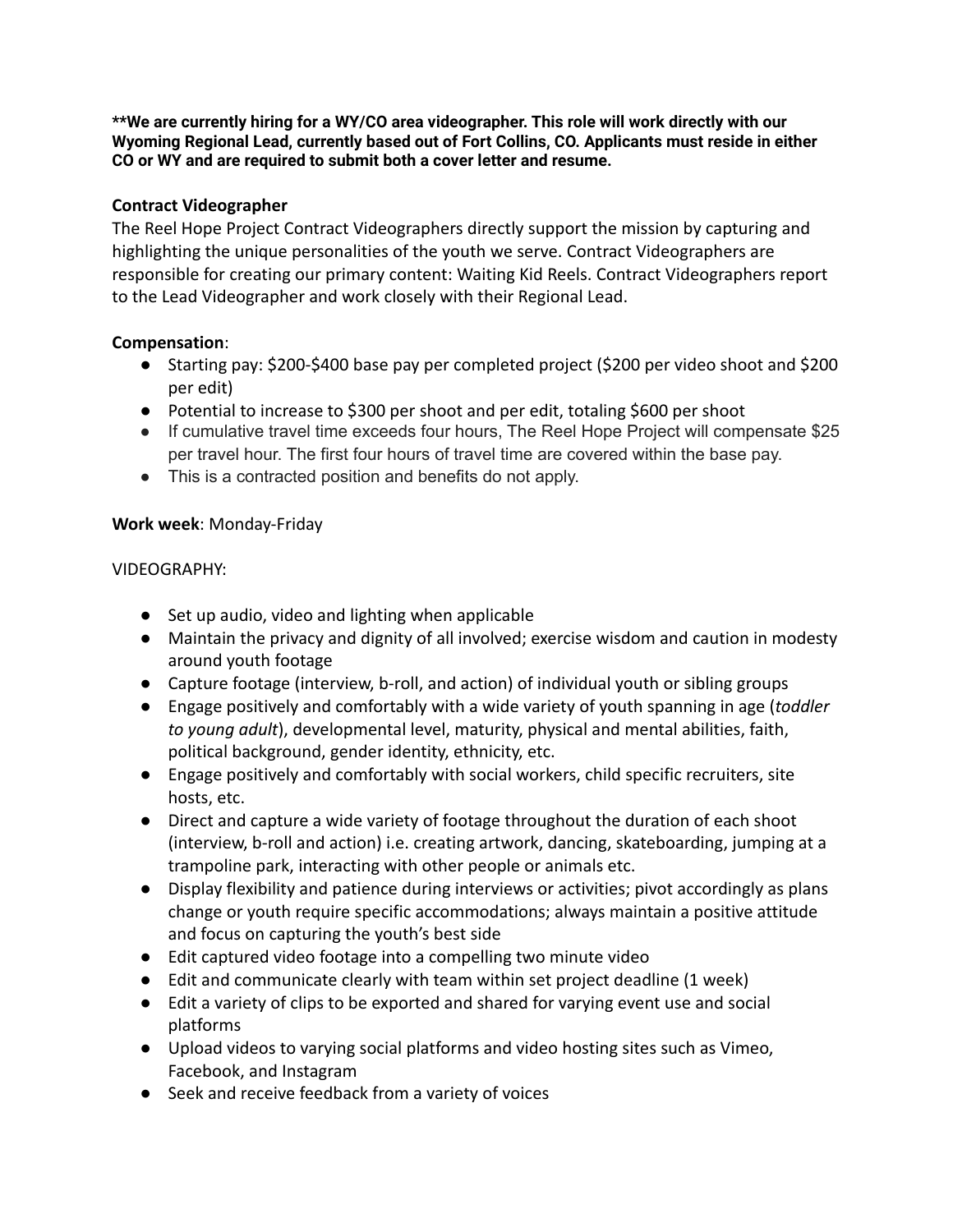- Serve as a strong partner to the Shoot Lead on shoot days
- Communicate clearly and promptly across team platforms (email, monday.com and MarcoPolo)
- Able to lift 50lbs
- Able to move quickly (keep pace with youth)

## PHOTOGRAPHY:

- Set up audio, video and lighting when applicable
- Maintain the privacy and dignity of all involved; exercise wisdom and caution in modesty around youth footage
- Take a minimum of 10-15 photos of youth on shoot day (mix of action shots and portraits)
- Select and edit the best 6-8 photos from the shoot
- Select one photo to be used as a potential thumbnail or cover image and edit it two separate ways (one 16:9 crop with RH logo overlay and one 16:9 crop with play button overlay); save within Google Drive

### *Requirements*:

- **2+** years videographer experience
- **3+** years of experience working with youth strongly preferred; *applicants with teaching or special education backgrounds strongly encouraged to apply*
- **2+** years nonprofit experience preferred, but not required
- Strong interpersonal skills (*able to connect well with a small team, social workers, site hosts, and foster care youth*)
- Attend monthly meetings with full team
- Attend weekly meetings with Lead Videographer and State Lead
- Proficiency in a video editing software (*Premiere Pro, DaVinci Resolve*); **Final Cut Pro** experience is preferred
- Familiarity with video hosting platforms including Vimeo and YouTube; ability to organize and maintain video databases
- Familiarity with social platforms including YouTube, Instagram, and Facebook
- **● Strong commitment to protecting the privacy standards for foster care youth**
- Adaptive, flexible, and patient in high stress environments
- Collaborative, open to team and/or social worker feedback, and able to understand The Reel Hope Project brand
- Proficient in Google Suite
- Highly detail oriented and committed to excellence
- Ability to learn and maintain complicated systems
- Excellent time management skills
- Ability to show initiative independently *and* work collaboratively on a small team in a remote, long-distance setting
- A self-starter who can anticipate needs before they arise
- Hustle and reliability